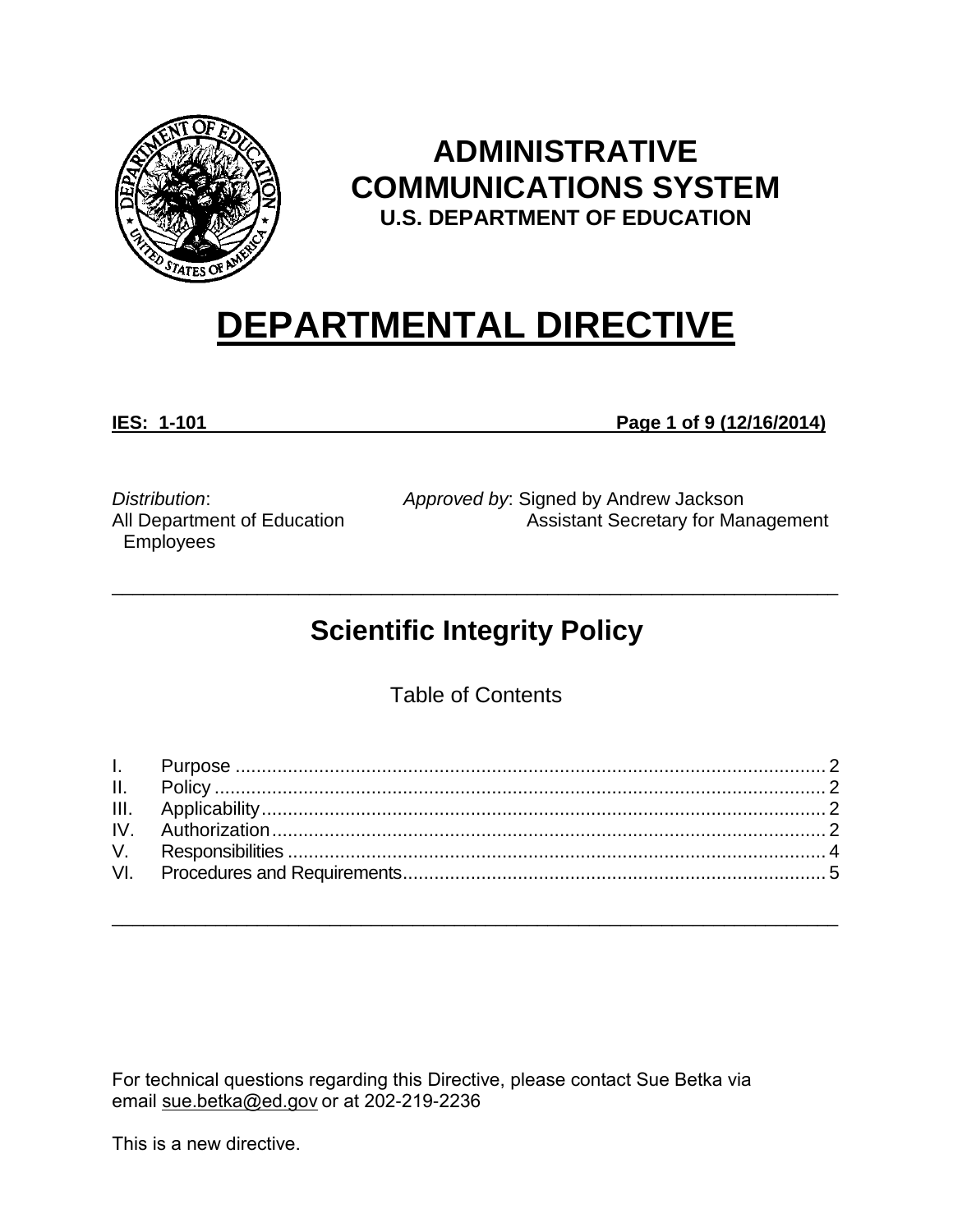#### <span id="page-1-0"></span>**I. Purpose**

This document establishes a policy for assuring the integrity of the Scientific Activities supported by the Department of Education (ED).

### <span id="page-1-1"></span>**II. Policy**

In order to ensure that Scientific Activities conducted and supported by ED are of the highest quality and integrity, and can be trusted by the public and contribute to sound decision-making, ED believes that it is vital to maintain a culture of Scientific Integrity.

# <span id="page-1-2"></span>**III. Applicability**

All ED employees, including political appointees and contractors, are required to follow this Directive when engaging in, supervising, managing, or monitoring Scientific Activities, communicating information about ED Scientific Activities, or using data or findings generated through or resulting from Scientific Activities in making ED policy, management, or regulatory decisions. This Directive does not apply to ED employees' communication about or use of data, information, or research (or the findings derived from such data, information, or research) when the data, information, or research are collected as part of the ongoing management of individual programs or grants; or are collected to determine compliance with federal laws. This Directive also does not apply to ED employees' communication about or use of data, information, or research (or the findings derived from such data, information, or research) when the data, information, or research are used to assess success in achieving the ED's objectives; or to evaluate the success of training activities.

# <span id="page-1-3"></span>**IV. Authorization**

- A. 5 U.S.C. § 301 allows the head of an executive department to prescribe regulations for the conduct of its employees.
- B. Standards of Ethical Conduct for Employees of the Executive Branch, 5 C.F.R. § 2635 and Conflict of Interest, 18 U.S.C. § 208, and related rulings by the Office of Government Ethics.
- C. Federal Policy on Research Misconduct (Dec. 6, 2000), 65 Fed. Reg. 76,260.
- D. ED Research Misconduct Policy (November 2, 2005), 70 Fed. Reg. 6637.
- E. Education Sciences Reform Act of 2002, P.L. 107-279 (January 22, 2002).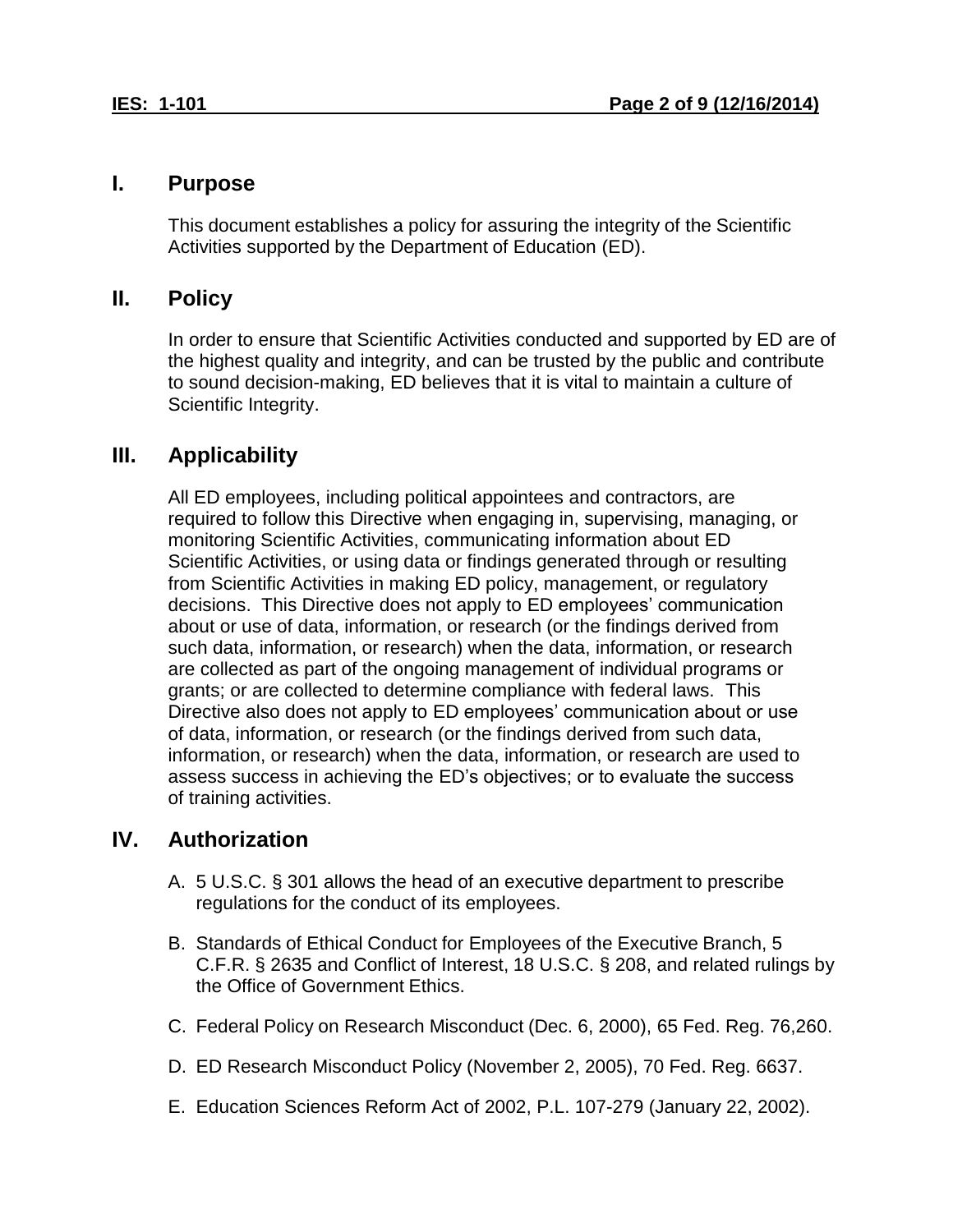- F. National Research Act (1974) and its Common Rule for the Protection of Human Subjects in Research (34 CFR Part 97) (1991).
- G. Presidential [Memorandum](http://www.whitehouse.gov/the-press-office/memorandum-heads-executive-departments-and-agencies-3-9-09/) to Heads of the Executive Departments and [Agencies](http://www.whitehouse.gov/the-press-office/memorandum-heads-executive-departments-and-agencies-3-9-09/) (March 9, 2009) on Scientific Integrity, available at http://www.whitehouse.gov/the-press-office/memorandum-heads-executivedepartments-and-agencies-3-9-09/
- H. Office of Science and Technology Policy [Memorandum](http://www.whitehouse.gov/sites/default/files/microsites/ostp/scientific-integrity-memo-12172010.pdf) on Scientific Integrity (December, 17, 2010), available at http://www.whitehouse.gov/sites/default/files/microsites/ostp/scientificintegrity-memo-12172010.pdf
- I. The National Center for Education Statistics (NCES) also adheres to the ["Statement of Commitment to Scientific Integrity by Principal Statistical](https://www.census.gov/aboutus/pdf/Scientific_Integrity_Statement_of_the_Principal_Statistical_Agencies.pdf)  [Agencies"](https://www.census.gov/aboutus/pdf/Scientific_Integrity_Statement_of_the_Principal_Statistical_Agencies.pdf) available at: https://www.census.gov/aboutus/pdf/Scientific\_Integrity\_Statement of the Principal Statistical Agencies.pdf

The following definitions apply to this Directive:

- A. **Scientific Activities.** Scientific Activities are defined as systematic investigations, including research, development, testing and evaluation, designed to develop or contribute to generalizable knowledge. Scientific Activities supported by ED involve collecting and analyzing data as part of systematic investigations designed to develop or contribute to generalizable knowledge; and supporting education, rehabilitation and disability research through awards to institutions and organizations capable of carrying out such work (including colleges, universities, non-profit research institutions, and forprofit firms). This work is overseen by employees with scientific training, referred to here as "ED Scientists." Scientific Activities do not include collecting or analyzing data as part of the ongoing management of individual programs or grants, or data to determine compliance with federal laws. Nor is information used to assess success in achieving ED's objectives or evaluate the success of training activities covered by this Directive as Scientific Activities. However, if these data are used to develop or contribute to new generalizable knowledge, even when not originally collected for that purpose, these activities are considered to be Scientific Activities.
- B. **Scientific Integrity.** Scientific Integrity means adherence to professional values and practices when conducting and applying the results of science that ensures objectivity, clarity, and reproducibility, and that provides insulation from bias, fabrication, falsification, plagiarism, interference, censorship, and inadequate procedural and information security.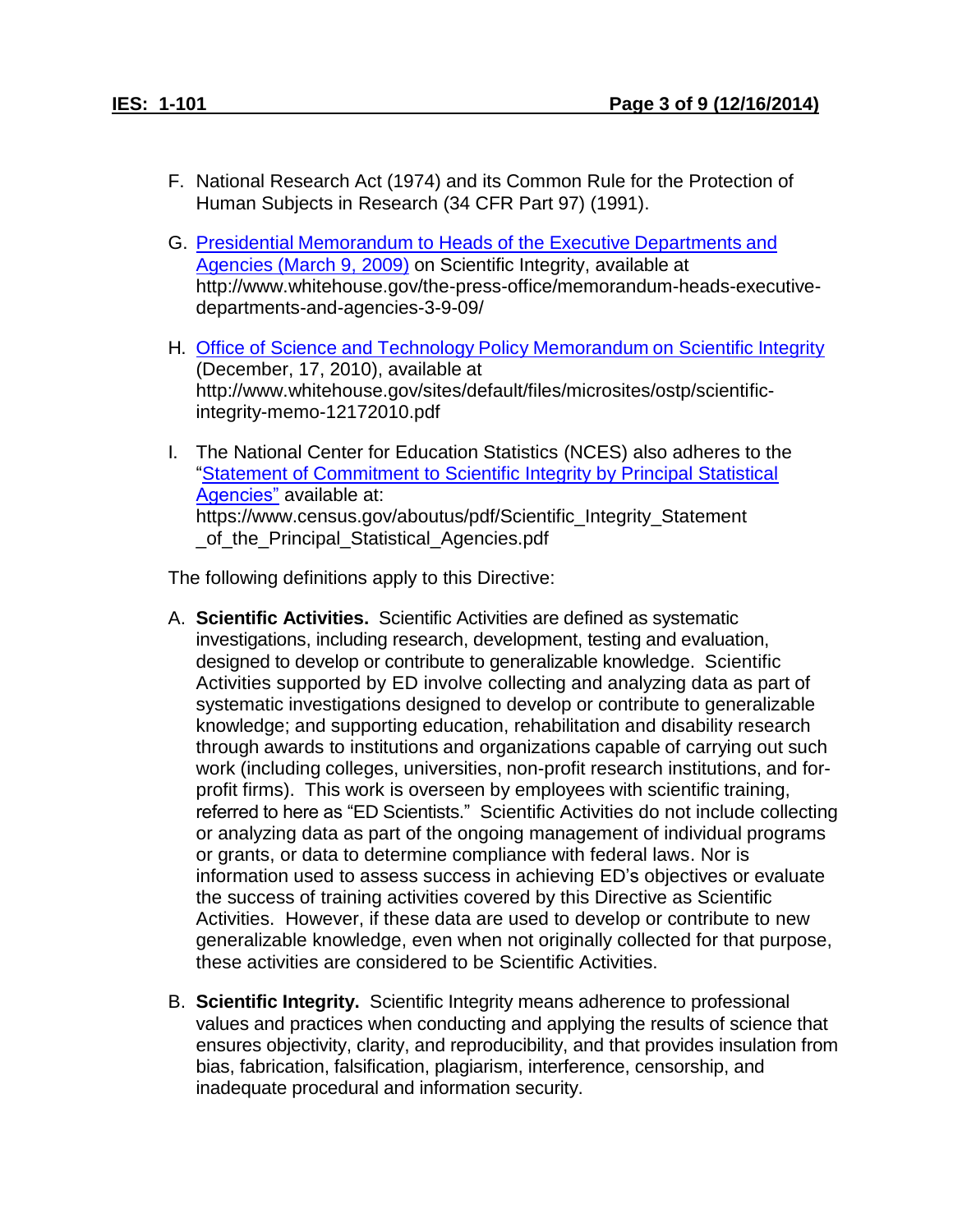3. **ED Scientists**. Employees who carry out, manage, supervise, or oversee Scientific Activities.

#### <span id="page-3-0"></span>**V. Responsibilities**

- A. **Managers and Supervisors** of ED Scientists will:
	- 1. Ensure that grants and contracts to support Scientific Activities are awarded, monitored, and overseen consistent with all applicable ED policies and procedures;
	- 2. Ensure that ED employees responsible for the award, monitoring, or oversight of grants and contracts supporting Scientific Activities receive Scientific Integrity training that is appropriate for the unique needs and responsibilities of ED Scientists, their managers, and supervisors;
	- 3. Make ED Scientists available to respond to media or public inquiries concerning Scientific Activities; and
	- 4. Ensure compliance with the Whistleblower Protection Act of 1989, P.L. 101-12, and its expanded protections enacted by P.L. 103-424, as well as the Secretary's Policy Statement on the NO FEAR Act, dated September 7, 2011. (http://www2.ed.gov/about/offices/list/om/docs/nofearpolstate.pdf).
- B. **ED Scientists**, including Managers and Supervisors who are responsible for carrying out or oversight of Scientific Activities, will:
	- 1. Adhere to ED policies and procedures concerning the award, monitoring, and oversight of grants and contracts supporting Scientific Activities;
	- 2. Recognize and immediately report to the Office of Inspector General (OIG) any activities that compromise Scientific Integrity, including conflicts of interest, research misconduct, gross waste of resources, abuse of authority, alleged criminal violations, or danger to public safety;
	- 3. Monitor grant and contract awardee awareness of and compliance with applicable requirements for public access to findings, peer-reviewed scientific publications, research reports and data generated through or resulting from Scientific Activities; and
	- 4. Provide advance notice to supervisors and ED public affairs officials before responding to media or public inquiries about Scientific Activities, if feasible.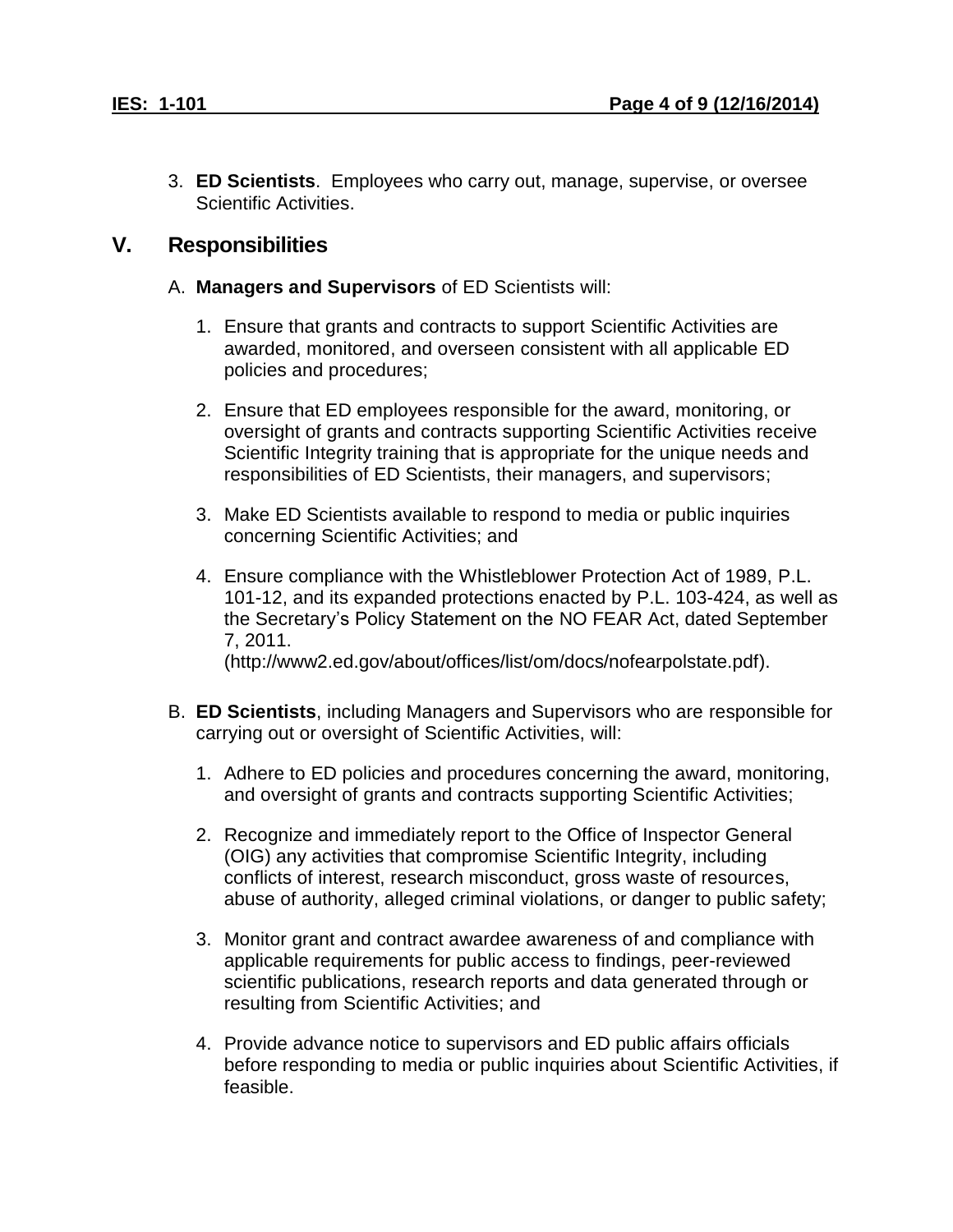## <span id="page-4-0"></span>**VI. Procedures and Requirements**

#### A. **Promoting a Culture of Scientific Integrity at ED**

- 1. In order to ensure the integrity of ED's research award processes, ED staff shall adhere to established policies and procedures to prevent conflict of interest in the review of both grants and contracts to support Scientific Activities. ED employees are subject to the Standards of Ethical Conduct and criminal conflict of interest statutes. In the review of research grant applications, peer reviewer conflict of interest requirements are governed by the Education Department General Administrative Regulation (EDGAR) Parts 74-99, ED's Handbook for Discretionary Grants, and the Institute of Education Sciences' (IES) peer review procedures for grants and reports issued by the Institute of Education Sciences. For Scientific Activities supported through contracts, conflicts of interest are governed by procurement rules set out in the Federal Acquisition Regulations (FAR) and ED Acquisition Regulations.
- 2. ED grant and contract awardees are required to have research misconduct policies in place that adequately define research misconduct, set standards for a finding of misconduct, and include fair and timely procedures for responding to allegations of research misconduct. See Federal Policy on Research Misconduct (Dec. 6, 2000), 65 Fed. Reg. 76,260 and ED Research Misconduct Policy (November 2, 2005), 70 Fed. Reg. 6637.
- 3. ED employees responsible for awarding, monitoring, or overseeing grants and contracts carrying out Scientific Activities shall be trained to report to the OIG any activities that may compromise Scientific Integrity including conflicts of interest, research misconduct, gross waste of resources, abuse of authority, alleged criminal violations, or danger to public safety. Under this Scientific Integrity policy, ED will continue to comply with the requirements of the Whistleblower Protection Act of 1989, P.L. 101-12, and its expanded protections enacted by P.L. 103-424. ED shall also continue to comply with the Secretary's Policy Statement on the NO FEAR Act.<sup>1</sup>
- 4. When data or findings generated through or resulting from Scientific Activities are cited as support for ED policy decisions, those data and findings will have undergone independent peer review by qualified experts,

 $\overline{a}$  $1$  ED guidance on compliance with the  $N$ O FEAR Act can be found here: http://www2.ed.gov/about/offices/list/om/docs/nofearpolstate.pdf.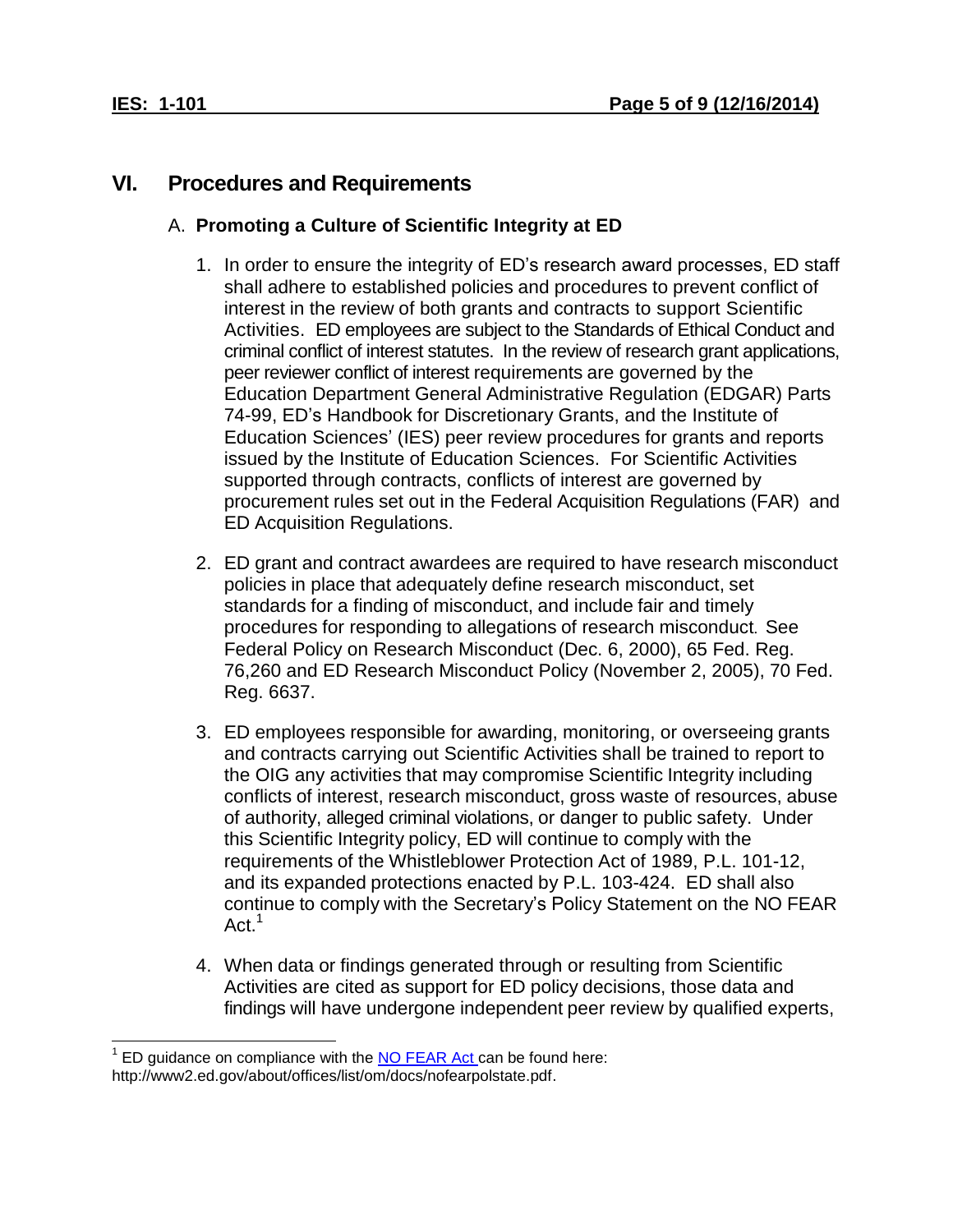where feasible and appropriate, and consistent with law.

- 5. Under no circumstances will ED employees, including political appointees, seek to suppress or alter data or findings generated through or resulting from Scientific Activities of ED Scientists or awardees.
- 6. ED will post this Directive and information on how to contact ED regarding issues of Scientific Integrity on the ED's website.
- 7. Differing scientific opinions will be resolved during the ED's internal deliberations and, if not, will be addressed in scientific peer review, if conducted, and made available to policy makers.

#### B. **Committees Established Pursuant to the Federal Advisory Committee Act (FACA)**

When ED establishes Committees pursuant to the FACA that are tasked with giving scientific advice, ED will:

- 1. Ensure that the recruitment process for new Federal Advisory Committee (FAC) members is transparent by announcing FAC member vacancies widely with an invitation for the public to recommend individuals for consideration;
- 2. Make widely available to the public the professional biographical information (including current and past professional affiliations, and qualifications for serving) for appointed committee members, subject to legal considerations;
- 3. Ensure that the selection of members to serve on a scientific or technical FAC is based on expertise, knowledge, and contribution to the relevant subject area (other considerations may include availability to serve, diversity of FAC composition, balance of views, and ability to work effectively on a FAC);
- 4. Make all conflict-of-interest waivers granted to committee members publicly available, except where prohibited by law; and
- 5. Treat all reports, recommendations, and products produced by FACs as solely the findings of the FACs rather than of ED, and thus, not subject to ED revision.
- C. Public Access to Research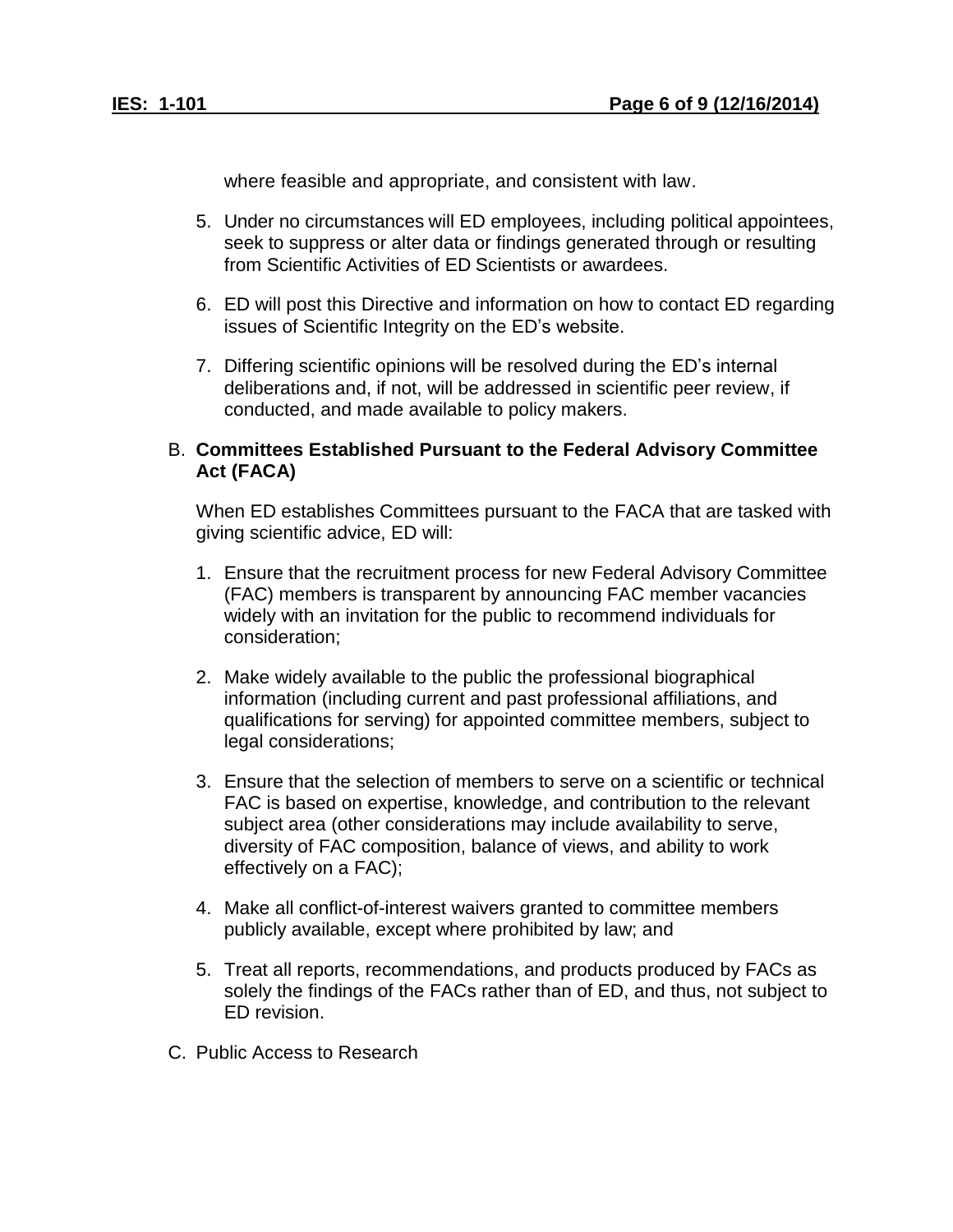- 1. To facilitate the free flow of scientific information, all ED grantees and contractors are expected to make public findings resulting from their Scientific Activities. ED grantees engaged in research are encouraged to submit findings resulting from their Scientific Activities to peer reviewed journals for publication. Research reports, including evaluation and statistical reports describing findings resulting from Scientific Activities conducted by ED or its contractors should be peer reviewed, including, where appropriate, internal review by ED Scientists, prior to publication in print or on the ED's website.
- 2. If extramural researchers, including grantees and contractors, present the findings resulting from the Scientific Activities supported by ED in peerreviewed reports or journal articles, they will be required to make these publications available to ED for posting on publicly available ED websites such as the Education Resources Information Center (ERIC) or National Rehabilitation Information Center (NRIC).
- 3. When appropriate and feasible, data generated through or resulting from Scientific Activities supported by ED are made available to the public on the ED website, or for example, through restricted-use licensing with NES. In all cases, ED must protect confidential data as required by the Privacy Act of 1974, the Family Educational Rights and Privacy Act (FERPA), the Confidential Information Protection and Statistical Efficiency Act (CIPSEA), the Common Rule for the Protection of Human Subjects in Research, and other applicable statutes and regulations.
- D. Public Communication
	- 1. When ED communicates data or findings generated through or resulting from Scientific Activities, ED will include a clear explication of underlying analytic assumptions, statistical power and confidence intervals as relevant, and other accurate contextualization of uncertainties, and any appropriate disclaimers.
	- 2 . In response to media interview requests about the ED's Scientific Activities, ED will offer knowledgeable ED Scientists who can, in an objective and nonpartisan fashion, describe and explain the issues to the media and the American people.
	- 3. ED Scientists may freely speak to the media and the public about scientific matters based on their official Scientific Activities, after providing advance notice, if feasible, to supervisors and ED public affairs officials. This includes communication in person, by phone, or through email. [Social](http://www2.ed.gov/about/overview/focus/social-media.html) [media](http://www2.ed.gov/about/overview/focus/social-media.html) communications are governed by the ED's policy on the use of social media (http://www.ed.gov/about/overview/focus/social-media.html ).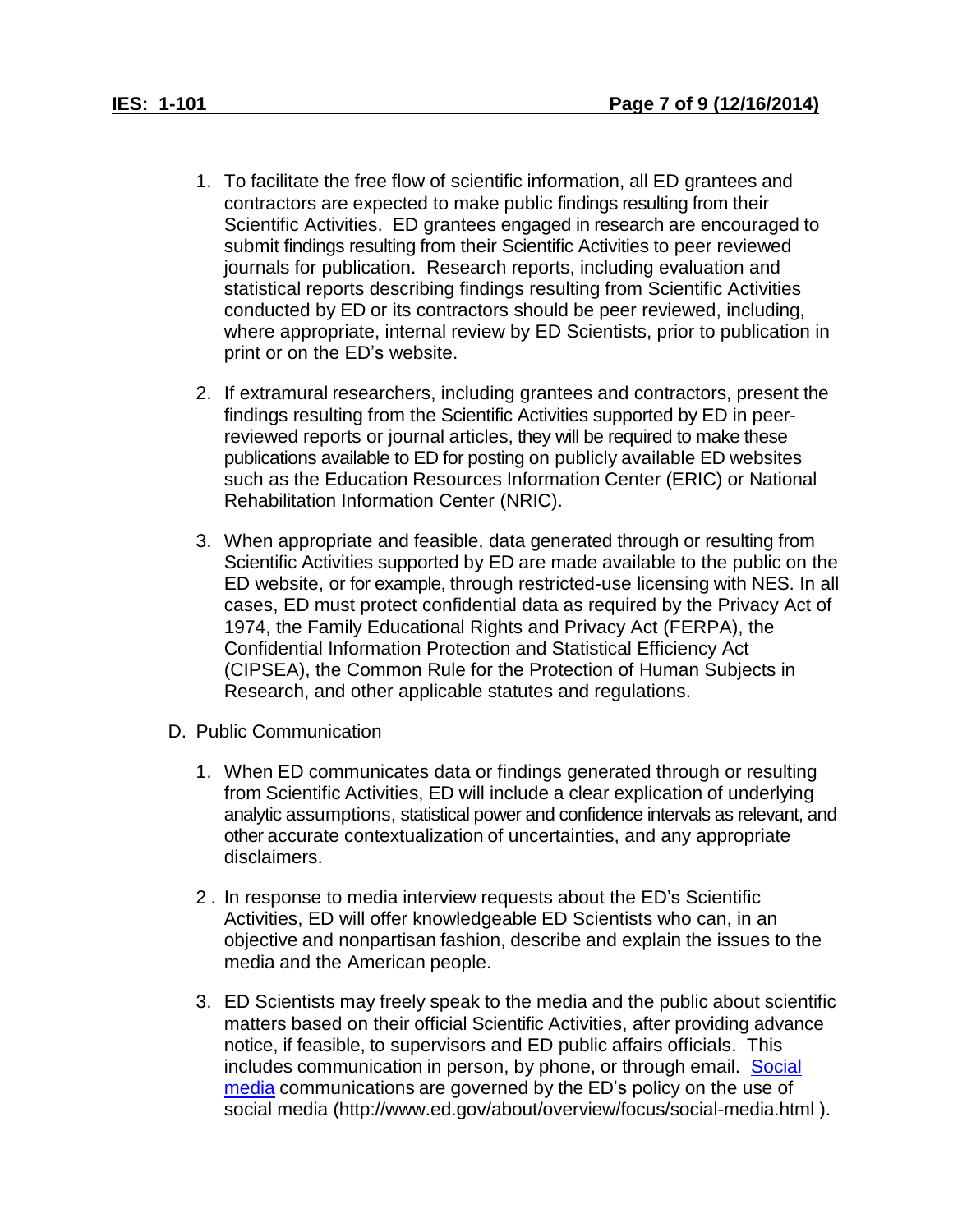- 4. Under no circumstances will ED public affairs officials ask or direct ED Scientists to alter data or findings generated through or resulting from Scientific Activities.
- E. ED Scientists' Role in Developing and Disseminating Research
	- 1. ED selects candidates for scientific positions based primarily on their scientific and technological knowledge, credentials, and experience.
	- 2. ED Scientists are encouraged to disseminate data and findings generated through or resulting from Scientific Activities through effective ways that are consistent with ED's reputation for reliable science, including online in open formats and through peer-reviewed, professional, or scholarly journals. Except for IES reports, which may be published according to the terms of the Education Sciences Reform Act, development and dissemination of these data and findings must be consistent with ED policies and procedures related to peer review, the [Open Government](http://www.whitehouse.gov/sites/default/files/omb/assets/memoranda_2010/m10-06.pdf) **[Directive](http://www.whitehouse.gov/sites/default/files/omb/assets/memoranda_2010/m10-06.pdf)**

(http://www.whitehouse.gov/sites/default/files/omb/assets/memoranda\_20 10/m10-06.pdf) , ED's information quality guidelines, and other legislative and policy mandates.

- 3. ED Scientists are encouraged, consistent with Federal ethics laws and regulations, to engage with their peers in academia, industry, government, and non-governmental organizations through presenting their work at scientific meetings, serving on editorial boards and on scientific and technological expert review panels, and actively participating in professional societies and national/international scientific advisory and science assessment bodies.
- 4. ED allows ED Scientists to receive honors and awards for their research, consistent with Federal ethics laws and regulations, with the goal of advancing scientific knowledge and minimizing, to the extent practicable, disparities in the potential for private-sector and public-sector scientists to accrue the professional benefits of such honors or awards.
- 5. ED permits the election or appointment of ED Scientists to fellowships or positions in professional organizations, including as officers and on governing boards, subject to applicable ethics requirements and ED policy.
- 6. ED is committed to ensuring ED Scientists are up to date on the most recent advances in analytic techniques, research, development, and evaluation in education and related fields. To this end, ED permits and encourages ED Scientists and managers of Scientific Activities to pursue educational activities related to the ED's goals such as taking short